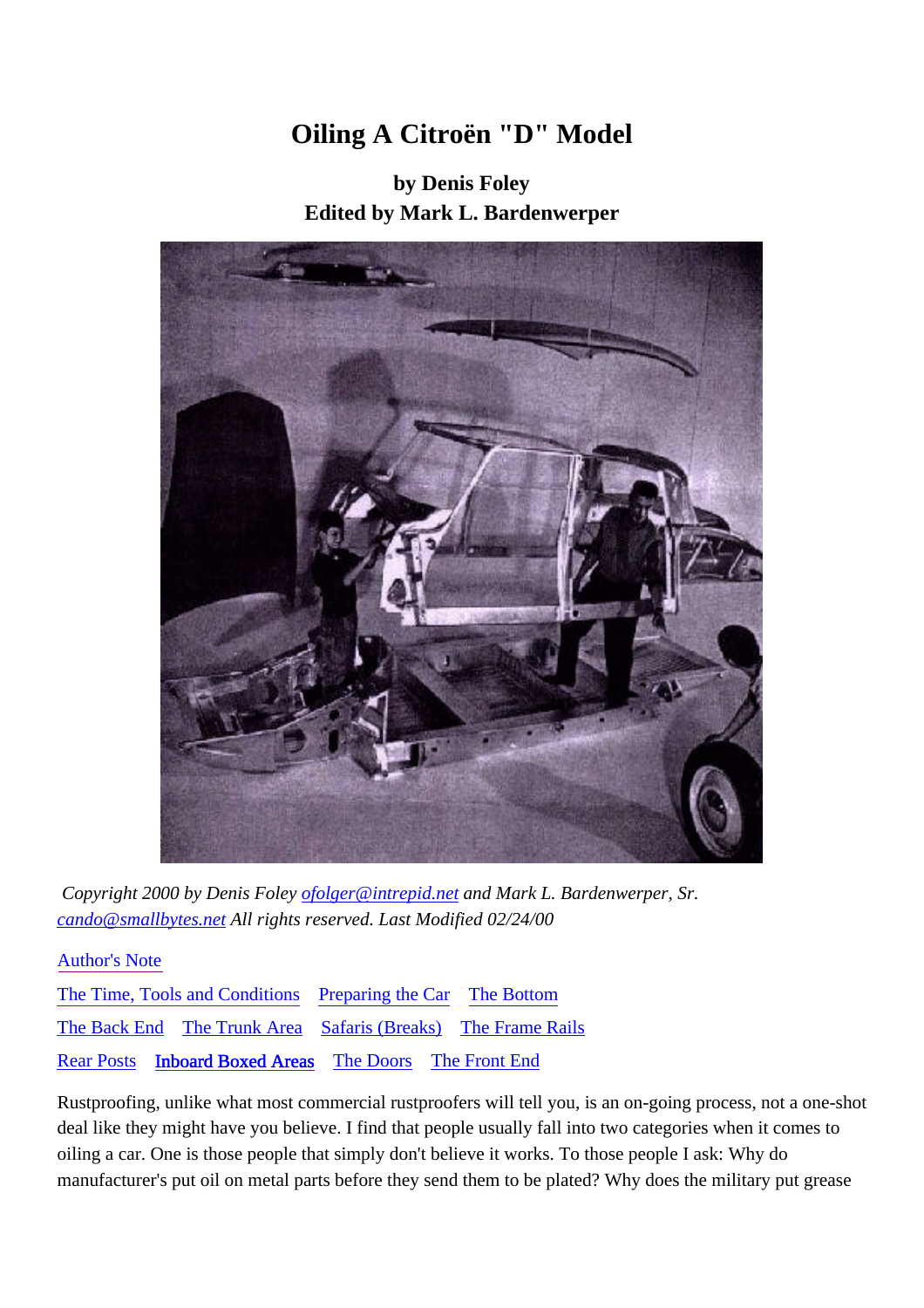on everything that they store? The other type of person that you run into believes that oiling does some good, but he is busy trying to find out what type of oil to use and really is more interested in a new paint job or whether replacing those 180 tires with some 185's will cause his car to go wildly out of control on a rain slick curve. What they should be thinking of is the preservation of their little piece of automotive history!

Most cars, especially newer domestic ones, are really quite easy to keep oiled. A few plugs in the frame members, doors, trunk, hood, and fenders, and you are ready to get back to your football game. A CitroÎn "D" model, on the other hand, is a honeycomb of enclosed body sections and voids that don't even have factory sprayed paint on them. Combine this with salt and water and changes in temperature, and rust results. To do the job right takes more than just hitting the frame rails and doors.

# **The Time, Tools and Conditions**

To start the job you should put a full day aside if this is the first time that you are attempting this job. As far as equipment, you will need four jack stands, an air compressor, an air blow gun, an electric drill, a 1 /4" drill bit, some small rubber plugs or sheet metal screws, and a good pair of safety glasses. Two other uncommon items that I feel will make the job go easier are: a Plews liquid blow Gun and a Milwaukee Sprayer Hot Shot. Both of these items are available from W.W. Grainger or McMaster-Carr. (Or I am sure that you will be able to find a substitute in your area.) Another note: J.B.M. Industries plant number two has been known to produce special runs of an excellent extension wand that fits the end of the Hot Shot gun.

As far as what type of oil to use: anything that is fresh will do the trick. I personally prefer a mixture of 25% 30W non-detergent oil, 25% chain saw bar lube oil, and 50% K-1 kerosene. seems to atomize nicely for spraying.

*Author's Note*: One change that I have made since that was written about eleven years ago is the use of the commercial product: **Fluid Film** in place of the concoction that I had spelled out. The fluid film is far better and is a product that is specifically made for keeping the bilge's on ships from rusting in salt water applications. It is about 95% solids (it is made from lambs wool and oil) and therefore it does not evaporate like the petroleum products. I service the Citroens for a living, and all of my regular customers get this treatment, and it seems to do the trick. I know we don't get the snow and salt that you get up there, but I do keep my winter time truck, and the wives winter vehicle lathered up in this stuff, and it really does keep things from rusting. The main thing that you have to understand is it is an on going fight, not just a one time job.

One further point that I must add is that you want a fully dry car that hasn't seen rain in at least three or four days.

# **Preparing the Car**

First, take out your spare tire. Then, put your car up on jack stands and take off all four wheels. Next remove all four fenders. (Front fender removal was covered in Vol. 4 #2, page 8 of CitroÎn Quarterly for those of you who may never have taken off your front fenders.) After this you want to remove all four gravel shields. Next, take off the frame covers, and finally go into your trunk and remove your rear antisway bar cover.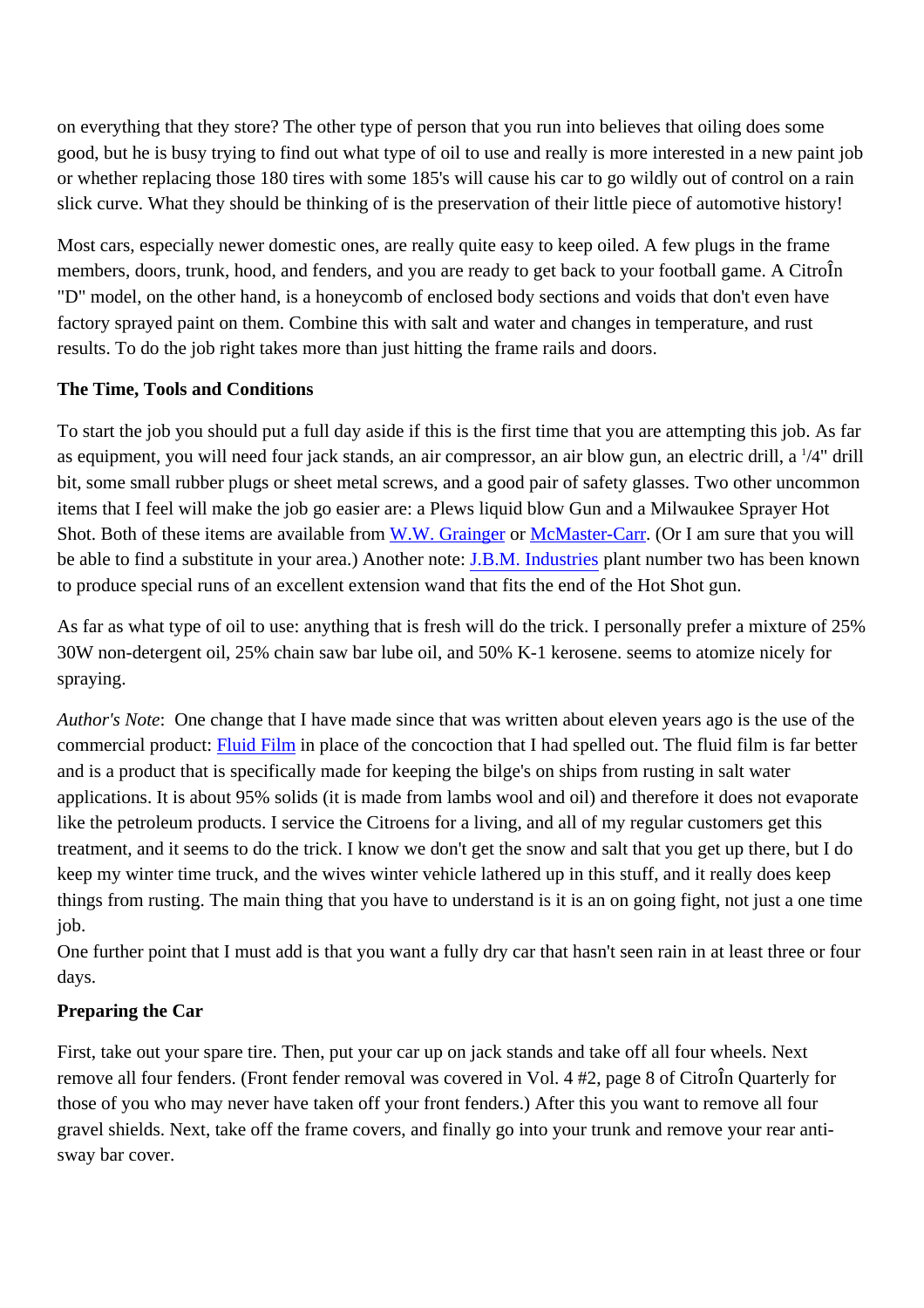I have to say that about 75% of all the boxed sections of the "D" model have holes and plugs so that you can spray inside of them; the remaining 25% are very important to drill out, oil up, and plug back up with either small rubber plugs (available at your local hardware store) or sheetmetal screws of the appropriate size. I feel that the best way to explain this process is by the use of these lettered line drawings with the appropriate numbers corresponding to the steps in the article.



## **The Bottom**

Once you have the car up on stands and stripped down get yourself familiar with the underside of the car (A). As you will notice, there are quite a few rubber plugs; in general, the large diameter ones are for drainage. The smaller diameter ones are to be removed to allow you to spray oil up into the boxed sections. Then replace the plugs. I suggest that you start at the middle tail end of the car and work your way out and up. This way you get the least amount of oil on you.

In review, you should find oiling plugs at:

- (A-1) the back bumper frame member (on the Safari wagon);
- (A-2) the back part of the side frame members;
- (A-3) the front footwell box;
- (A-4) the hydraulic brake box

(NOTE: the brake box on some models is lubricated from inside the car).

For this next step you will have to pull out your electric drill because there is a closed boxed section that does not have a hole for oiling, but it should not be forgotten. (A-5) is located next to the footwells and is where the frame horns intersect with the passenger compartment. Drill, oil, and plug up. This should take care of the bottom of the car, but if You find more plugs, just fill-'em with oil!!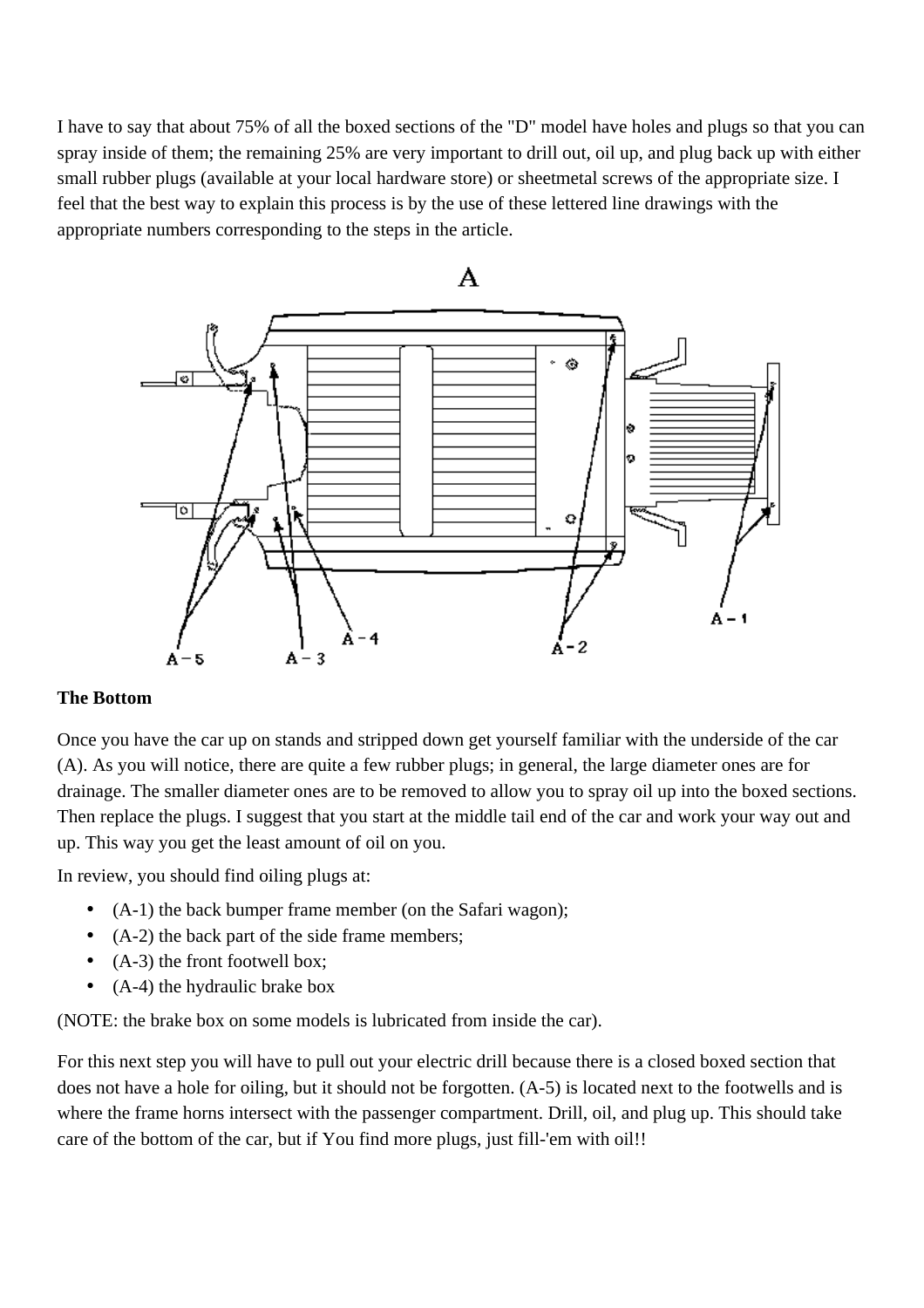## <span id="page-3-0"></span>**The Back End**

Let's move to the back end of the car because this is the area with the largest amount of critical closed areas that should be drilled, oiled, and plugged up. I have shown several angles of the rear sections of both the sedan and safari, hoping to simplify things. Starting with the sedan in (B, C, and D). The top trailing edge of the trunk (B-6), where the trunk lid catches, is an area that is prone to rusting. Drill four 1/4" holes along the top edge, spray oil, and plug up. Next, starting on the left side at (B-7) drill out the upper and lower suspension stops. At (B-8) drill out the bumper bracket holders and repeat the oiling and plugging procedure. While working on the suspension stops you will also note at



(C-9) the rubber plug above the suspension cylinder and at (C-9) the hole in the side of the suspension cylinder holder. With an air gun blow the dirt and crud out from around the cylinder through hole (C-10). At



(C-9) take out the plug and shoot some oil in, then return the plug to its hole. Move around to the right side of the car and, again using the air blow gun, clean out the area at (C-1l) between the fuel tank filler neck and the trunk wall. Next, follow the fuel filler neck down to where it goes into the frame at (C-12). Shoot oil into the fuel tank bulk head, and then using some sealing methods like fiber-glass or some sort of gasket, seal off where the filler neck goes into its bulkhead. The reason for this: water rolls down this filler neck right into this box and rusts out the bottom causing your fuel tank to eventually take a plunge for the pavement and your car to fold in half.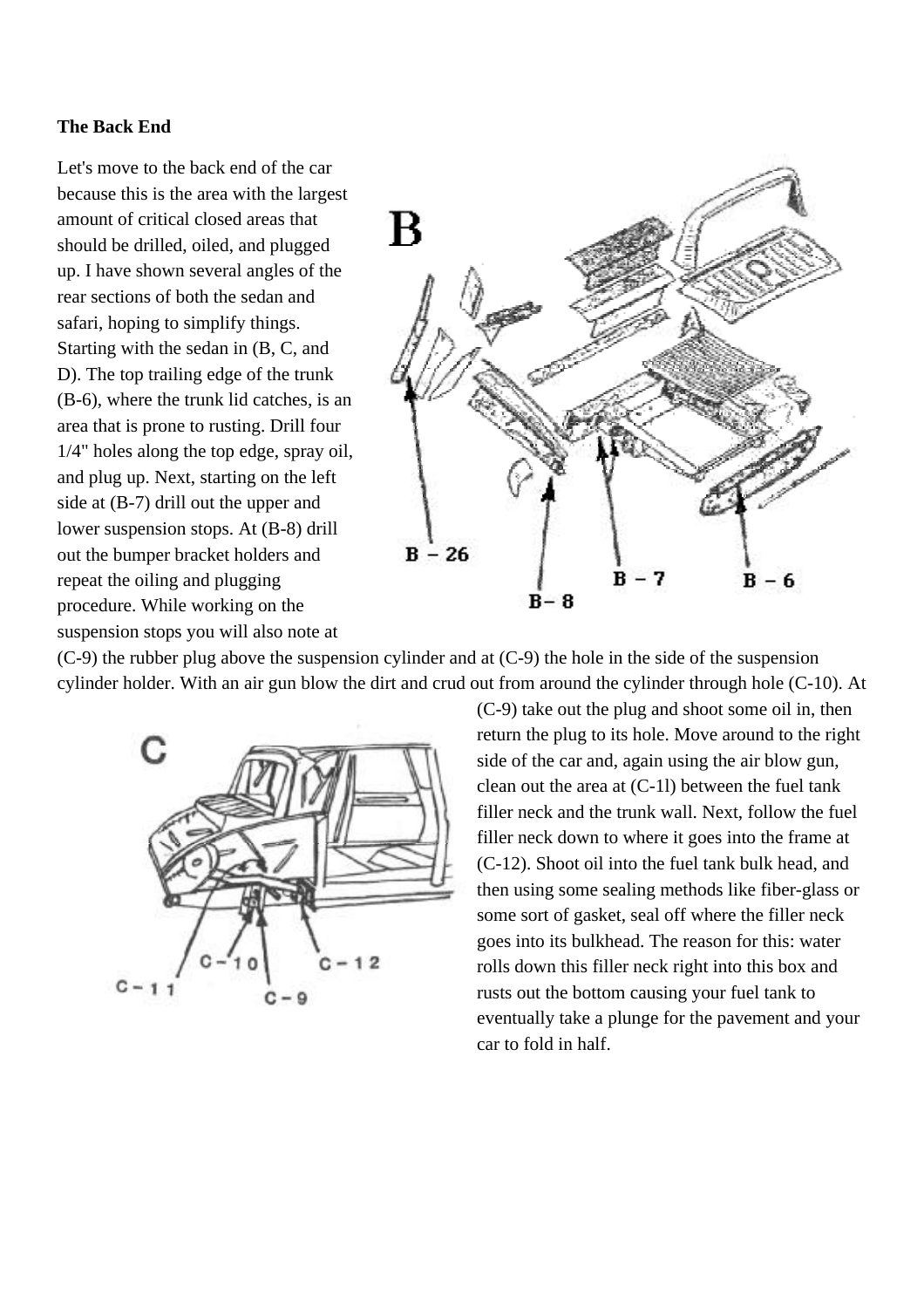Now, while the rear fenders (E) are off, lie them down on an incline and spray or pour some oil on the inside top frontal seam (E-13) where rust is prone because of the capillary action of this type of seam.

# **The Trunk Area**

Moving inside to the sedan's trunk (D) you will find that the floor slants down toward the gas tank. When the trunk leaks, as most eventually do, the water rolls toward the fuel tank bulkhead and is held in the cracked up tar



soundproofing and foam backing of the carpeting. All this adds up to rust. My advice is to get yourself another spare weekend, to make sure that your trunk gasket is in good sealing shape. Then take out the floor mat in the bottom of the trunk and scrape off all loose tar sound deadening material. Next take care of the rusty areas with one of the many excellent rust treatments. Then cover with a mixture of 20% Penetrol and 80% Rustoleum. Let this dry for several days; you will find the Penetrol slows the drying process, but the finish is worth it.

Now, back to the oiling project at hand. At the front of the trunk (D) you will notice at (D-14) the two boxed sections that hold the rear axle pivot arm bearings. Either drill a hole into these boxes, oil them, and plug them, or shoot oil through the 5 mm captive nuts that hold down the anti-sway bar cover. One way or the other you will get oil into these box sections. Now, one other thought while you have your head in the trunk. Through measurement you can drill through the inside walls of the trunk, getting to the upper and lower suspension stops and the suspension cylinder box allowing you to oil them from inside the trunk. The only other



place on the back section of the car that you want to keep lightly oiled, especially if you are going to keep the car parked outside, is the area by the trunk hinges and rain gutter. (D-15) is an area that gets punky on cars, and often a nasty putty job can be found here when looking at that previously owned car.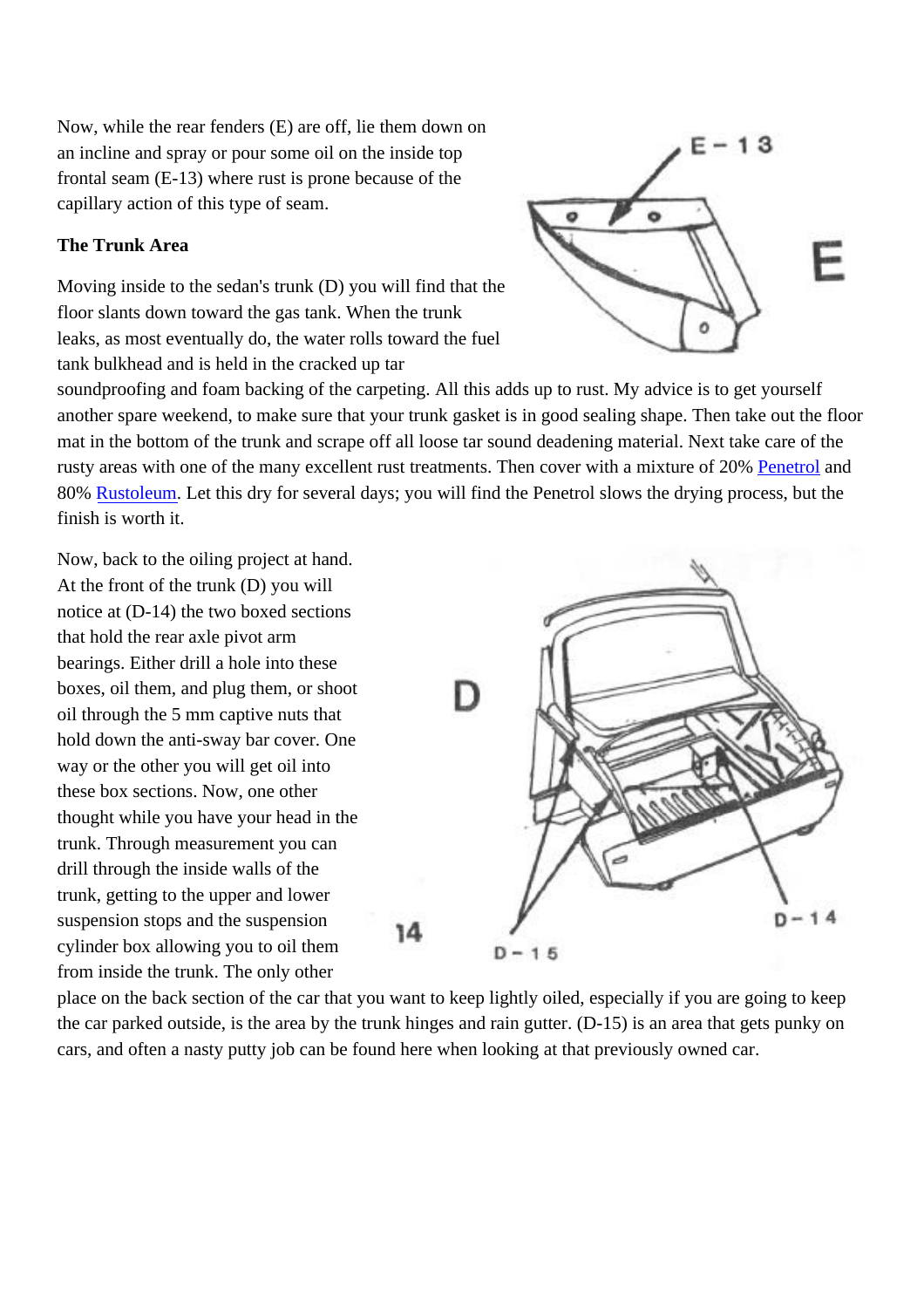### **Safaris (Breaks)**

The rear end of the Safari (F,G,H, and I) is a little different animal. The rear of the wagon is prone to rust at the base of the side windows inside the car. This is an indication that the outside fender liner, which is of double wall construction with a rust collecting reinforcing edge, has possibly rusted though. The tailgate and rear hatch are also rust problems. So what to do? First, since the rear fenders are off, you have a chance to check the inner fender for general softness, especially around that reinforcing ledge (1-16). This will then be something to come back to on another weekend to cut out and replace. If you don't have a problem here your car probably spent most of its life in Arizona, and you won't have any rust on the inside.

Starting on the inside right of the car drill three holes at (F-17) under the window and spray oil, then plug up. Move back to just below where the hatch stay is welded to the body (F-18) and drill a hole, spray, and plug. Now do the same on the left side of the car. Since you have already oiled the back bumper beam, the two rubber plugs at (A-l) are also shown in (F-19) along with the rear bumper brackets, which should also be oiled

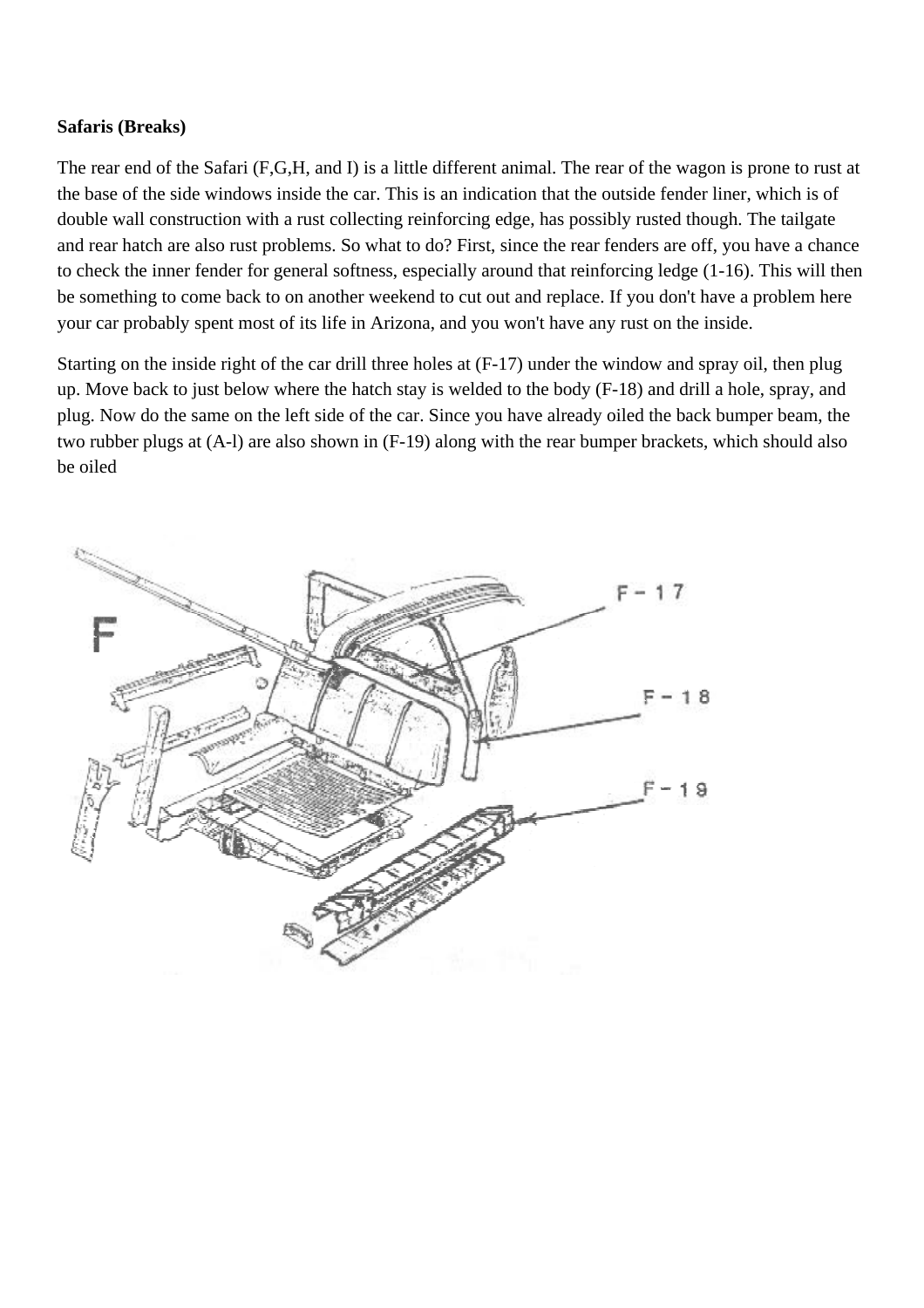

Now, it is time to move onto the tailgate (G) Drill two holes on each side at (G-20), oil and plug up. Move up to the hatch (H). Pull the four rubber plugs out (H-21), oil and return the plugs. Now, lightly spray oil on the outside of the car below the side windows where the body meets the inner fender liner (1-22). This area is prone to separation from the body causing moisture entrapment and rust. Keep an eye on it!

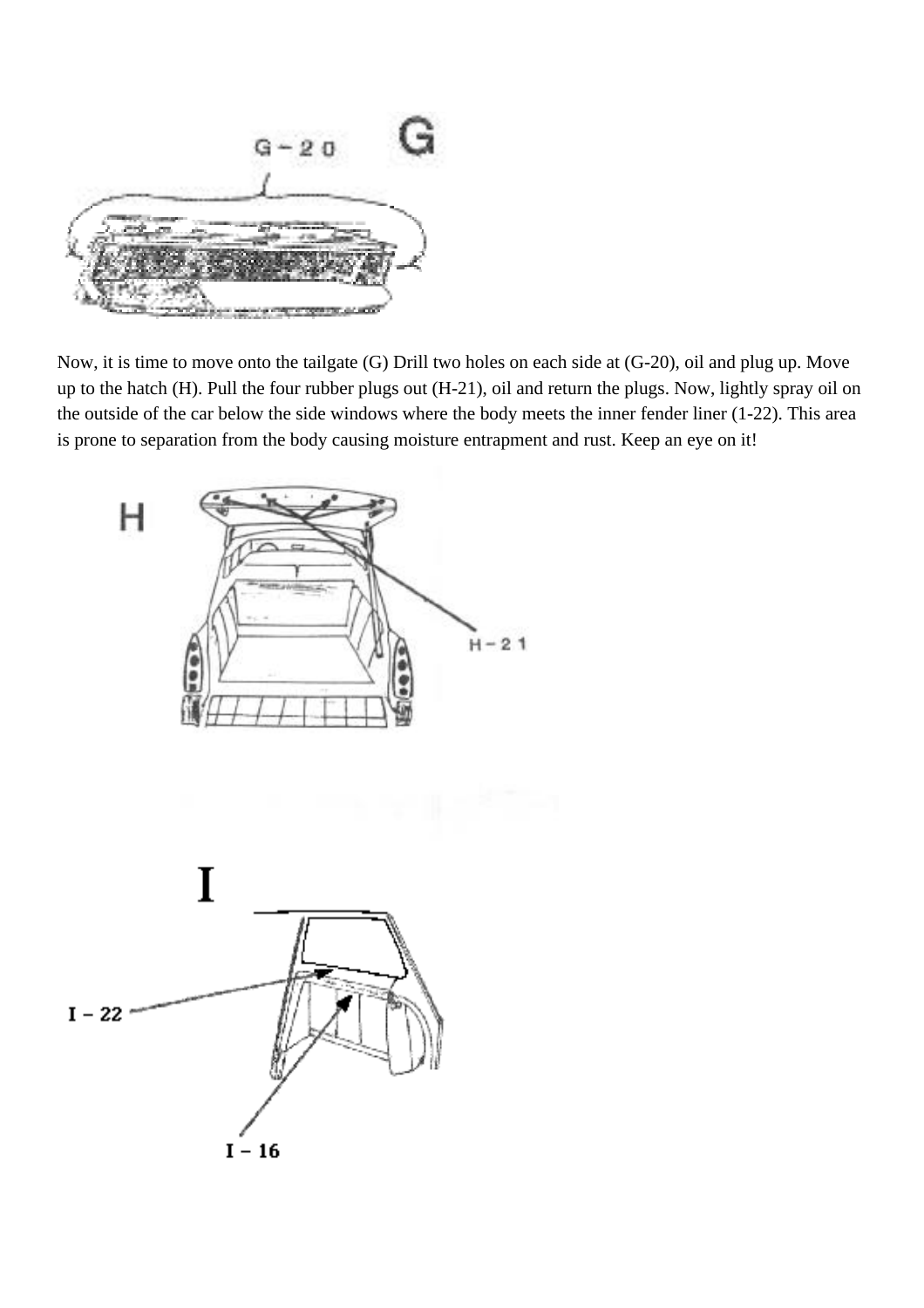

#### **The Frame Rails**

Now we move to the frame rails (J). There are three areas to spray on them. (J-23) is a rubber plug on the back end of the frame rail next to where the high pressure lines come through on the left side of the car. On the right side of the car it is next to the fuel filler neck and the low pressure return lines. Now, if you shoot oil into these holes under pressure you should see it misting out of the next holes I want you to shoot into. (J-24) are tabs that have been cut and folded to support the frame rail covers on all but the Pallas models, and they serve as a good access to get into the. frame rails. So start at the back and work your way toward the front of the car. Repeat the same thing on the other side of the car. In the front of the frame shoot through the hole at (K-25) where the hydraulics go through on the left side of the car, and where the return and fuel lines come through on the right side of the car.

#### **Rear Posts**

Now move up to the rear door posts  $(B-26)$ . You can either drill, oil, and plug, or take out one of the bolts holding a rear fender mounting peg, oil, and then replace the bolt. On the "b" post (J-27) either take out the bolt holding the grab strap on the Pallas model, or take off the outside decorative molding. Either way you will expose a good hole for spraying oil into. The front "a" post (K-28) has two rubber plugs that can be removed. Another access hole to this area is through the removal of the door light switch.

### **Inboard Boxed Areas**

Now, moving inside the car pull up on the rear seat cushion, and take it out of the car. You will expose two more holes at (J-29) where the seat cushion is held that will give you access to the side frame rails. At this point take out the carpeting and it's foam backing so that you can get at the next area to oil. One of the most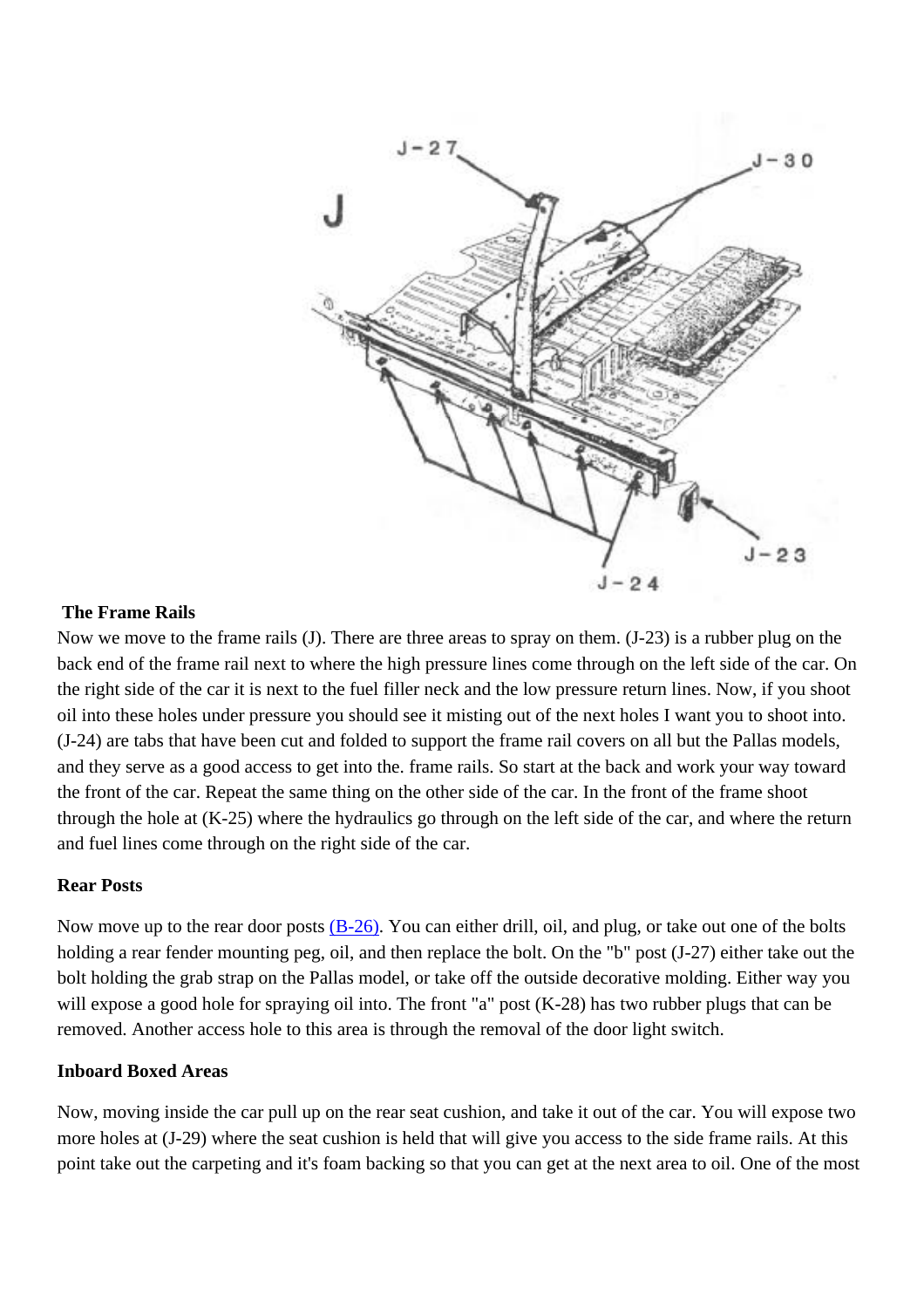rust harboring places in the floor is the seat box, an enclosed area that holds the front seats, and in cars built after 1962, houses the muffler. Problems occur here because of the constant heating and cooling of this area causing moisture condensation, plus this is an unpainted area of the car and it rusts. So peel back the carpeting and backing on this area and drill four holes (J-30), fill with oil, and plug up.



#### **The Doors**

Spraying the doors is next. Here you want to get oil inside, but you don't want to mess up the inside door panel. First make sure that the three drain holes in the bottom of each door are unclogged. Those oval and round rubber plugs in the edges of the doors look inviting, but they won't aid in spaying the door. Starting with the rear door, open the door, and make sure the window is up. Put your spray nozzle at the back edge of the door between the glass and the outside rubber weather strip (L-31). Start spraying, moving the spray nozzle from spraying at the front to the back of the door. Moving up to the front door do the same thing plus pull the plug out at the front inside edge of the door (L-32), and spray in there. Now go back and make sure that oil is coming out the bottom drain holes. Repeat the same thing on the other side of the car. If you have a Pallas consider taking off the stainless kick panels, drill some holes in the door, oil, plug, and replace the panel. Another point on the Pallas is the bimetal reaction between the stainless steel side door moldings and the door around the molding's mounting holes. Either keep after the rust or replace the molding with an adhesive backed variety available at local auto parts stores or through J. C. Whitney.

### **The Front End**

Move to the front end of the car (K). Always try to keep the area clean around the hood hinges (K-33), and keep this area covered with a light coating of oil. This is much like the trunk hinge area in that it has a tendency to rot on cars left outside. Now move to the front frame horns. You will find two holes on each side to spray oil in. The one that is inside the fender well at (K-34) should have a rubber plug in it. Take it out, oil, and replace the plug. The next hole to oil at (K-35) is about one foot ahead of this last one, and does not have a. plug in it.

Now make sure that the triangular body section at the front of the frame horn has a functional drain hole in it and that some previous owner didn't Bondo it over. Spray this area (K-36) with oil, and then think about that person you met last year who was going to sell you that set of late model air conditioning condenser coils to fit down in that spot.